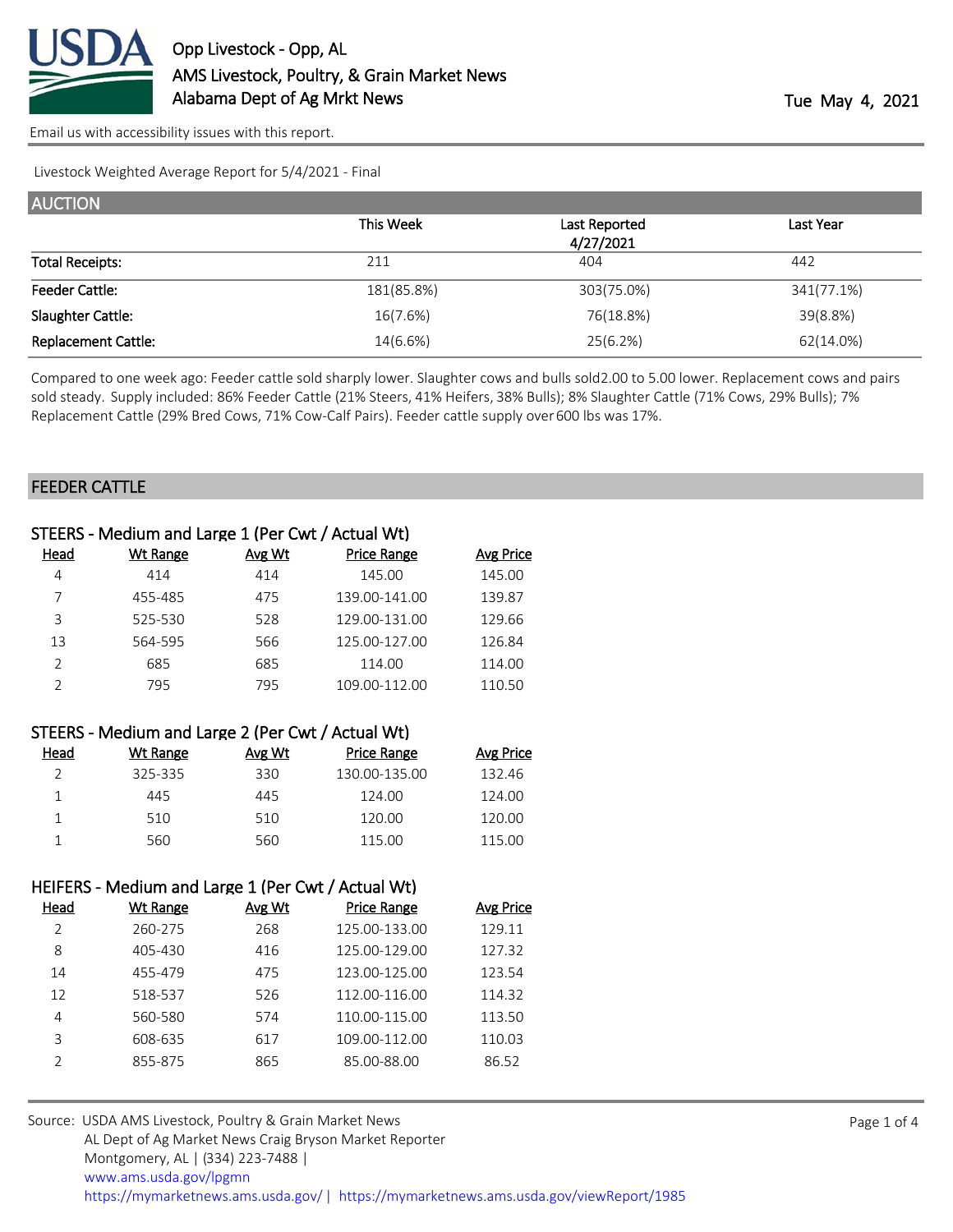

|               | HEIFERS - Medium and Large 2 (Per Cwt / Actual Wt) |               |                    |                  |
|---------------|----------------------------------------------------|---------------|--------------------|------------------|
| Head          | Wt Range                                           | <b>Avg Wt</b> | <b>Price Range</b> | <b>Avg Price</b> |
| 1             | 310                                                | 310           | 125.00             | 125.00           |
|               | 365                                                | 365           | 123.00             | 123.00           |
| 4             | 415-435                                            | 425           | 113.00-115.00      | 114.02           |
| 1             | 475                                                | 475           | 113.00             | 113.00           |
|               | 515                                                | 515           | 108.00             | 108.00           |
| 3             | 580                                                | 580           | 107.00             | 107.00           |
| $\mathcal{P}$ | 605-625                                            | 615           | 101.00-106.00      | 103.54           |
|               | 710                                                | 710           | 98.00              | 98.00            |
|               |                                                    |               |                    |                  |

| HEIFERS - Medium and Large 3 (Per Cwt / Actual Wt) |  |  |  |
|----------------------------------------------------|--|--|--|
|----------------------------------------------------|--|--|--|

| Head | Wt Range | Avg Wt | <b>Price Range</b> | Avg Price |
|------|----------|--------|--------------------|-----------|
| 3    | 235      | 235    | 110.00-120.00      | 116.00    |
|      | 305      | 305    | 100.00             | 100.00    |
|      | 465      | 465    | 97.00              | 97.00     |
| ₹    | 560-565  | 562    | 89.00-95.00        | 92.99     |
|      |          |        |                    |           |

## BULLS - Medium and Large 1 (Per Cwt / Actual Wt)

| Head          | Wt Range | Avg Wt | <b>Price Range</b> | <b>Avg Price</b> |
|---------------|----------|--------|--------------------|------------------|
|               | 235      | 235    | 150.00             | 150.00           |
| 1             | 335      | 335    | 147.00             | 147.00           |
| 3             | 380      | 380    | 135.00             | 135.00           |
| 4             | 405-425  | 414    | 128.00-133.00      | 130.25           |
| $\mathcal{P}$ | 455-460  | 458    | 128.00-132.00      | 129.99           |
| 4             | 505-510  | 508    | 122.00-128.00      | 125.00           |
| 3             | 555-595  | 582    | 115.00-116.00      | 115.32           |
| $\mathcal{P}$ | 620-640  | 630    | 111.00-113.00      | 111.98           |
|               | 665      | 665    | 109.00             | 109.00           |

## BULLS - Medium and Large 2 (Per Cwt / Actual Wt)

| Head           | <b>Wt Range</b> | Avg Wt | <b>Price Range</b> | Avg Price |
|----------------|-----------------|--------|--------------------|-----------|
| 2              | 265             | 265    | 145.00             | 145.00    |
| 4              | 325-345         | 335    | 130.00-133.00      | 131.54    |
| 3              | 360-385         | 377    | 122.00-130.00      | 127.45    |
| 3              | 415-420         | 417    | 118.00-120.00      | 119.33    |
| 1              | 475             | 475    | 117.00             | 117.00    |
| 9              | 555-580         | 577    | 108.00-113.00      | 111.66    |
| $\overline{2}$ | 645             | 645    | 105.00-109.00      | 107.00    |
| $\mathcal{P}$  | 745             | 745    | 99.00              | 99.00     |
| 1              | 790             | 790    | 95.00              | 95.00     |
| 1              | 855             | 855    | 86.00              | 86.00     |
|                |                 |        |                    |           |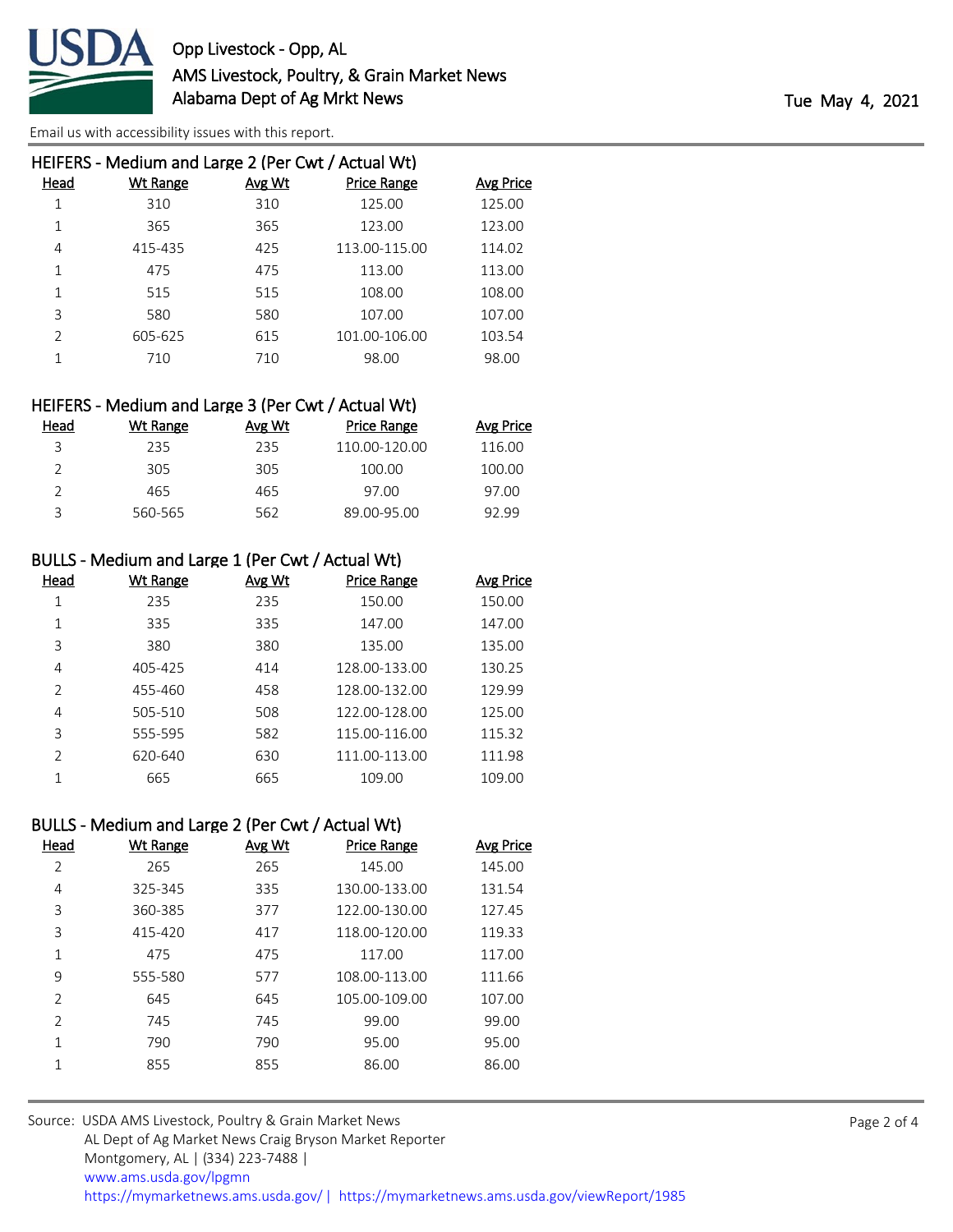

|                |                                   |             | BULLS - Medium and Large 3 (Per Cwt / Actual Wt) |                                                                                |                    |                  |
|----------------|-----------------------------------|-------------|--------------------------------------------------|--------------------------------------------------------------------------------|--------------------|------------------|
| Head           | <b>Wt Range</b>                   |             | Avg Wt                                           | <b>Price Range</b>                                                             | <b>Avg Price</b>   |                  |
| 3              | 410-435                           |             | 420                                              | 108.00-112.00                                                                  | 109.99             |                  |
| 3              | 530                               |             | 530                                              | 108.00                                                                         | 108.00             |                  |
| $\overline{2}$ | 590                               |             | 590                                              | 97.00                                                                          | 97.00              |                  |
| 3              | 610-615                           |             | 613                                              | 87.00-90.00                                                                    | 89.01              |                  |
| 5              | 705-715                           |             | 707                                              | 84.00-85.00                                                                    | 84.20              |                  |
|                | <b>SLAUGHTER CATTLE</b>           |             |                                                  |                                                                                |                    |                  |
|                |                                   |             | COWS - Breaker 75-80% (Per Cwt / Actual Wt)      |                                                                                |                    |                  |
| <b>Head</b>    | <b>Wt Range</b>                   |             | Avg Wt                                           | <b>Price Range</b>                                                             | <b>Avg Price</b>   | Dressing         |
| $\mathbf{1}$   | 1455                              |             | 1455                                             | 56.00                                                                          | 56.00              | Average          |
|                |                                   |             | COWS - Boner 80-85% (Per Cwt / Actual Wt)        |                                                                                |                    |                  |
| <b>Head</b>    | <b>Wt Range</b>                   |             | Avg Wt                                           | <b>Price Range</b>                                                             | <b>Avg Price</b>   | <b>Dressing</b>  |
| 3              | 940-1340                          |             | 1185                                             | 58.00-62.00                                                                    | 59.43              | Average          |
|                |                                   |             | COWS - Lean 85-90% (Per Cwt / Actual Wt)         |                                                                                |                    |                  |
| <b>Head</b>    | <b>Wt Range</b>                   |             | Avg Wt                                           | <b>Price Range</b>                                                             | <b>Avg Price</b>   | <b>Dressing</b>  |
| $\mathbf{1}$   | 855                               |             | 855                                              | 44.00                                                                          | 44.00              | Low              |
|                | BULLS - 1-2 (Per Cwt / Actual Wt) |             |                                                  |                                                                                |                    |                  |
| Head           | <b>Wt Range</b>                   |             | Avg Wt                                           | <b>Price Range</b>                                                             | <b>Avg Price</b>   | <b>Dressing</b>  |
| $\mathbf{1}$   | 1515                              |             | 1515                                             | 82.00                                                                          | 82.00              | Average          |
| $\mathbf{1}$   | 1340                              |             | 1340                                             | 70.00                                                                          | 70.00              | Low              |
|                | REPLACEMENT CATTLE                |             |                                                  |                                                                                |                    |                  |
|                |                                   |             |                                                  | BRED COWS - Medium and Large 1-2 (Per Head / No Wt)                            |                    |                  |
| <b>Age</b>     | <b>Stage</b>                      | <b>Head</b> | <b>Wt Range</b>                                  | Avg Wt                                                                         | <b>Price Range</b> | <b>Avg Price</b> |
| $2 - 8$        | T1                                | 2           |                                                  |                                                                                | 575.00             | 575.00           |
| $2 - 8$        | T <sub>3</sub>                    | 3           |                                                  |                                                                                | 600.00-700.00      | 650.00           |
|                |                                   |             |                                                  | COW-CALF PAIRS - Medium and Large 1-2 w/ 150-300 lbs calf (Per Family / No Wt) |                    |                  |
| Age            | <b>Stage</b>                      | <b>Head</b> | <b>Wt Range</b>                                  | Avg Wt                                                                         | <b>Price Range</b> | <b>Avg Price</b> |

2-8 O 12 885.00-985.00 925.00